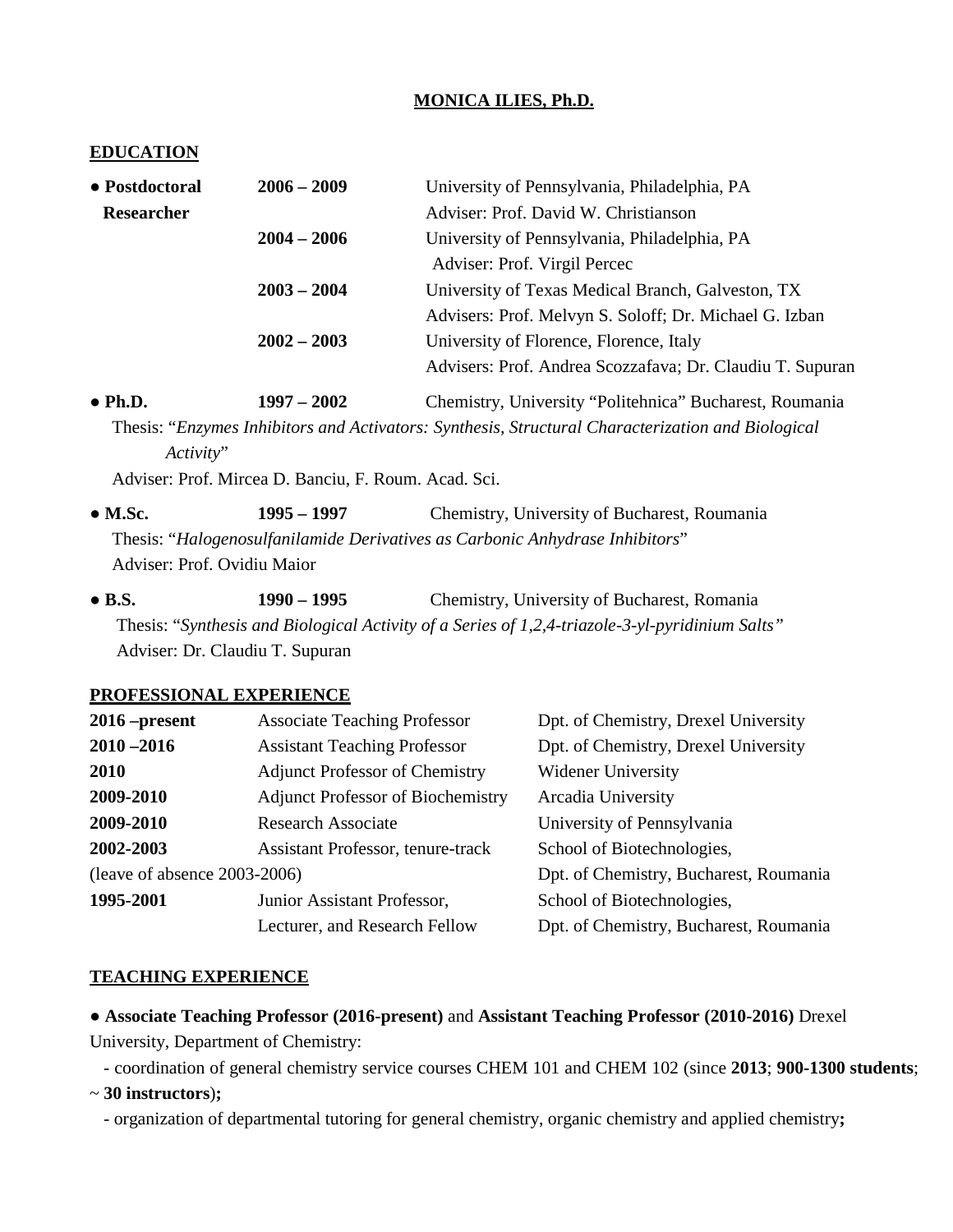**- lectures:**

- **general chemistry** (both *atoms first approach* and *molecular approach* teaching strategies)**:**
- **CHEM 101-102:** science non-majors, **230 students/class;**
- **- CHEM 121:** chemistry majors, **20-30 students/class**;
- **organic chemistry**:
- **CHEM 241**, **CHEM 243: 80**-**200 students/class;**
- **medicinal chemistry**
- **CHEM T380:** ~ **20 students/class;**

**- laboratories and recitations** (up to **24-30 students/class**)**:**

- **- CHEM 101, 102, 103** (general chemistry for non-majors)**;**
- **- CHEM 121, 122, 123** (general chemistry for chemistry majors)**;**
- **- CHEM 151** (applied chemistry for business majors)**;**
- **- CHEM 244; 245 (**organic chemistry **laboratory courses);**
- **2 laboratory manuals published;**
- **evidence-based teaching strategies to promote active learning:**
	- **-** think-pair-share and "study-buddy";
	- muddiest point cards/slides;
	- student Power Point presentations;
	- partially flipped classroom;
	- teaching technologies**:**
		- **-** Turning Point technology (clickers)**;** BBLearn**;** interactive online homework**;**
		- Turnitin assignments**;**

**-** departmental **tutoring** services for organic chemistry, general chemistry and applied chemistry**;** 

- **Adjunct Professor** (**2009-2010)**:
	- Arcadia University, Glenside, PA (~**60 students/class**) and Christiana, DE (~**40 students/class**)**:** - **biochemistry** course (**Physician Assistant Program** - **PA 511 Bioscience**; **40-60 students/class**)**;** Widener University, Chester, PA (**2010)**:

- **general chemistry** laboratories (**Nursing Program** - **24 students/class**)**;**

● **Assistant Professor**, tenure-track (**2002-2003**; leave of absence 2003-2006)**:**

University of Agricultural Sciences and Veterinary Medicine Bucharest, School of Biotechnologies, Department of Chemistry, Bucharest, Roumania**:**

- **inorganic and general chemistry** course (**125 students/class**)**;**
- **1 textbook** published**;**
- **Junior Assistant Professor**, **Lecturer**, and **Research Fellow** (**1995-2001**):
	- **organic and inorganic chemistry** laboratory courses;
	- **2 laboratory manuals published**.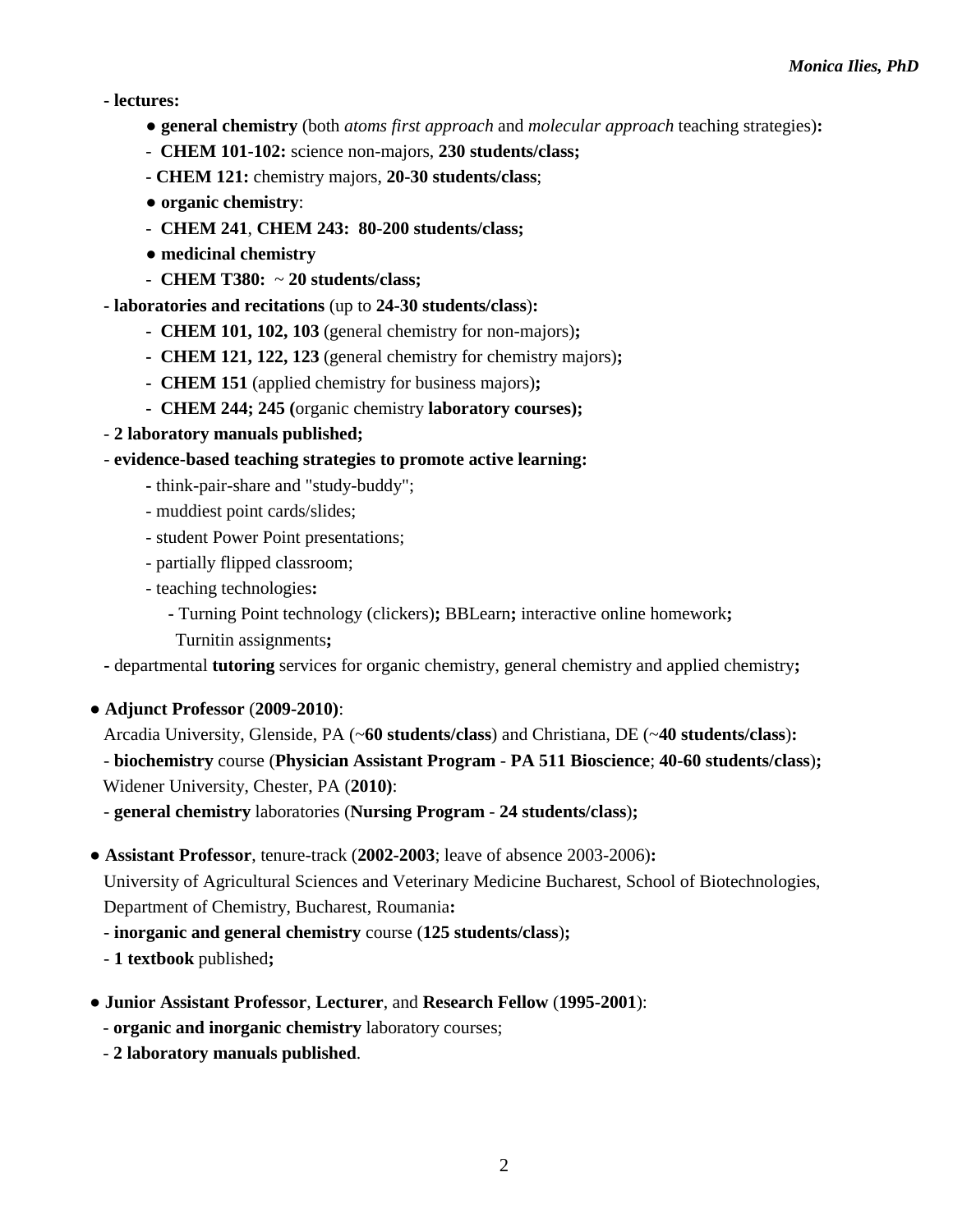## **SERVICE**

### **Intramural:**

## **Drexel 2015 Service Recognition Award**

- member of:
	- the Senate Committee for Academic Affairs (2014-present);
	- the Student Life Awards Election Committee (2015-present);
	- the Drexel Learning Alliance (2015-present);
	- the Department Head Search committee (2014-2015);
	- the departmental Undergraduate Affairs Committee (2012-present);
	- the departmental Committee for the Development of a 'Chemistry Majors Only' sequence (2011-present);
	- multiple departmental hiring committees (2011-2017);
	- multiple Ph.D. thesis committees (2011-2014) as follows:
		- **-** Ph.D. thesis defense:
			- November 13th, 2013: Nicholas Paparoidamis (adviser: Dr. Peter Wade);
			- June 1st, 2014: Carol Sha (adviser: Dr. Lynn Penn)
			- August 21<sup>st</sup>, 2014: Marcela Garcela (adviser: Dr. Jun Xi)
		- Ph.D. thesis proposal:
			- April 17th, 2013: Bryan Fulmer (adviser: Dr. Kevin Owens);
			- March 7th, 2014: Mohammad Nozari (advisers: Dr. Anthony Addison and Dr. Frank Ji);
			- March 19th, 2014: Elsa Gorre (adviser: Dr. Kevin Owens).
- invited guest of the Curriculum Committee of CoAS and of the BA working group (2014-present).
- participation in department/college activities:
	- Open Houses for:
		- accepted Drexel students;
		- high-school juniors;
		- prospective science students;
	- judge for :
		- DPG Contest STEM category: 2012-present;
		- Research Day; 2012-present;
		- STAR Scholars Summer Showcase: 2015-present;
- Convocation and Commencement: student or faculty marshall (2011 present);
- University and CoAS Collegial Assemblies;
- CoAS Meet & Greet organized by the Dean's Office;
- Faculty Social hours organized by the President's and/or Provost's Office.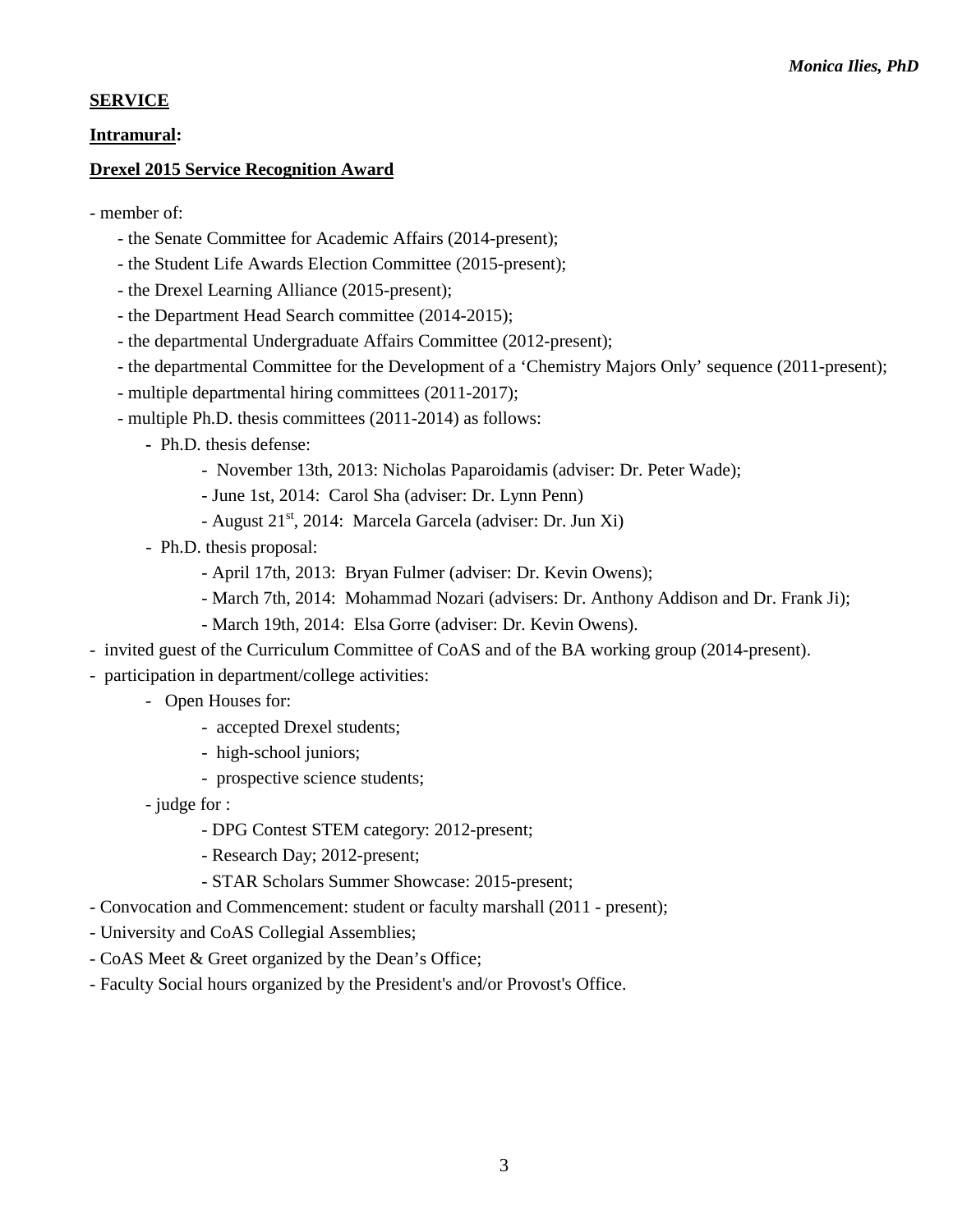**Extramural:**

- **member of the national ACS Exams committee** for the General Chemistry Full Year Exam (2019)
- **editorial activity**:
	- **reviewer** for: *Journal of Medicinal Chemistry*, *ChemMedChem, Bioorganic & Medicinal Chemistry, Bioorganic & Medicinal Chemistry Letters*, *Arkivoc* (ARKAT Foundation);
- **academic evaluator** for The American Medical College Application Service (AMCAS), American Association of Colleges of Osteopathic Medicine Application Service (AACOMAS), Common Application for undergraduate college admission;
- **panelist** for the 2015 and the 2016 National Defense Science and Engineering Graduate (NDSEG) Fellowship Department of Defense (DoD) and the American Society for Engineering Education (ASEE);
- **Philadelphia Science Festival** (member of Dr. Daniel King's team): 2014 present.

## **RESEARCH EXPERIENCE**

● **Bioorganic chemistry and chemical biology**:

**-** inhibitors and activators of metalloenzymes connected with physiopathology - design, multi-step synthesis, and biological evaluation of isozyme/organ-selective, topically active derivatives used to investigate structural particularities and biological functions of these proteins**;**

**-** chemistry of 5- and 6-membered ring heterocycles; sulfonamides; hydroxamic, boronic and amino acids derivatives.

- **Bioinorganic chemistry and biochemistry**:
	- **-** structure and functions of metalloenzymes (carbonic anhydrase, arginase, matrix metalloproteinases)**;**
	- **-** spectrometric techniques for structural analysis of small and medium-sized molecules and of their supramolecular assemblies: <sup>1</sup>H-, <sup>13</sup>C-, <sup>19</sup>F-, <sup>11</sup>B-, and 2D-NMR; gel-permeation chromatography (GPC); high performance liquid chromatography (HPLC)**;** matrix-assisted laser desorption/ionization time-of-flight (MALDI-TOF)**;** mass spectrometry (MS)**;** differential scanning calorimetry (DSC)**;** circular dichroism (CD)**;**
	- **-** biochemistry/molecular biology techniques for enzyme expression and purification**;** immunodetection (Western blotting)**;** tissue culture techniques**;** DNA purification**;**
	- **-** enzyme kinetics: radioactive assays**;** spectrophotometric assays (UV-Vis)**;** surface plasmon resonance (SPR)**;**  isothermal titration calorimetry (ITC).

## **Research Projects:**

Research Associate, University of Pennsylvania, Philadelphia, PA - David Christianson's group

## *Arginase and acetylpolyamine amidohydrolase inhibitors: design, synthesis, and biological evaluation*

- scaled-up synthesis of 2-aminoimidazole-based inhibitors of human arginase**;**
- synthesis of new polyamine inhibitors of acetylpolyamine amidohydrolase.

Postdoctoral Research Fellow, University of Pennsylvania, Philadelphia, PA

Adviser: Professor David W. Christianson

## *Arginase inhibitors: design, synthesis, and biological evaluation*

● synthesized 2-aminoimidazole-based inhibitors - first efficient non-boronic acid inhibitors**;** the best compound in the series significantly reduces allergic airways inflammation *in vivo* (University of Pennsylvania Provisional Patent, 61/329,901 **2010**)**;**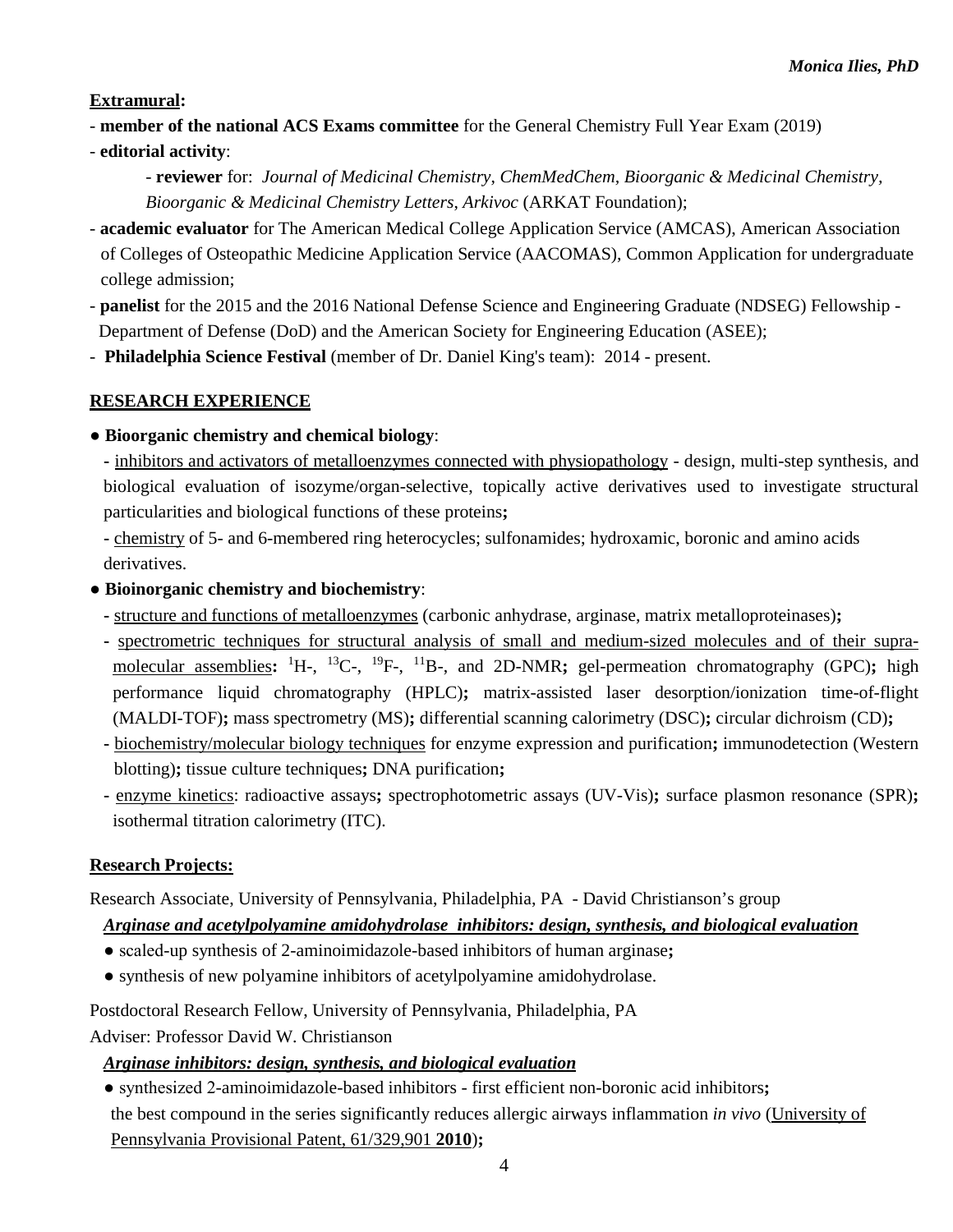- scaled-up synthesis (gram amounts) of boronic acid arginase inhibitors for biological testing (collaboration with University of Pennsylvania Medical Center - Pulmonary, Allergy & Critical Care Division**;** Johns Hopkins Hospital**;** Cincinnati College of Medicine**;** University of Iowa Carver College of Medicine**;** Louisiana State University**;** Faculty of Medicine, University of Toronto)**;**
- optimized SPR techniques and radioactive assays to assess biologically arginase inhibitors.

Postdoctoral Research Fellow, University of Pennsylvania, Philadelphia, PA Adviser: Professor Virgil Percec

## *Spectrometric techniques for structural analysis of self-assembling dendrimers as porous protein mimics*

● structural and retrostructural analysis of dendronized dipeptides self-assembled into supramolecular dendrimers in bulk and solution, using a combination of techniques: <sup>1</sup> H-, 13C-, and 2D-NMR**;** GPC**;** MALDI-TOF**;** MS**;** DSC**;** CD.

Postdoctoral Research Fellow, University of Texas Medical Branch, Galveston, TX Advisers: Professor Melvyn S. Soloff and Dr. Michael G. Izban

## *Regulators of G proteins signaling (RGS) and their physiological role in myometrial cells*

- RGS expression and purification; immunodetection (Western blotting); tissue culture techniques; assessment of specific functions in human myometrial cells**;**
- phenotypic characterization and signaling pathways of a newly developed immortalized human myometrial cell line.

Postdoctoral Research Fellow, University of Florence, Florence, Italy Advisers: Professor Andrea Scozzafava and Dr. Claudiu T. Supuran

## *Antiglaucoma agents from topically-active carbonic anhydrase inhibitors*

● designed, synthesized, and structurally characterized several series of carbonic anhydrase inhibitors with nanomolar binding affinity; some representatives displayed **long-lasting topical antiglaucoma effect, greater than the clinically available dorzolamide and brinzolamide.**

Ph.D. studies, University "Politehnica" Bucharest, Romania

Adviser: Professor Mircea D. Banciu, F. Roum. Acad. Sci.

*Thesis: "Enzymes Inhibitors and Activators: Synthesis, Structural Characterization, and Biological Activity"* (collaboration with University of Florence, Italy)

- designed and synthesized:
	- **-** isozyme-selective carbonic anhydrase activators and inhibitors active as low as 0.1 nM**;**
	- **-** protease inhibitors with nanomolar binding affinity.

# **FUNDING (GRANTS)**

- Romanian grant with World Bank CNFIS 141 (**1998-2001**): *"Modernization of Specialists Training in Applied Biotechnologies"*- USAMV Bucharest; value *\$125.000*; co-investigator in charge of proposal design, execution;
- Romanian Grant ANSTI 33605 (**2000-2001**): *"Structure-Activity Relationship in a Series of Aromatic Inhibitors of Carbonic Anhydrase"* – USAMV Bucharest; value *\$3000*; co-investigator in charge of the synthetic part.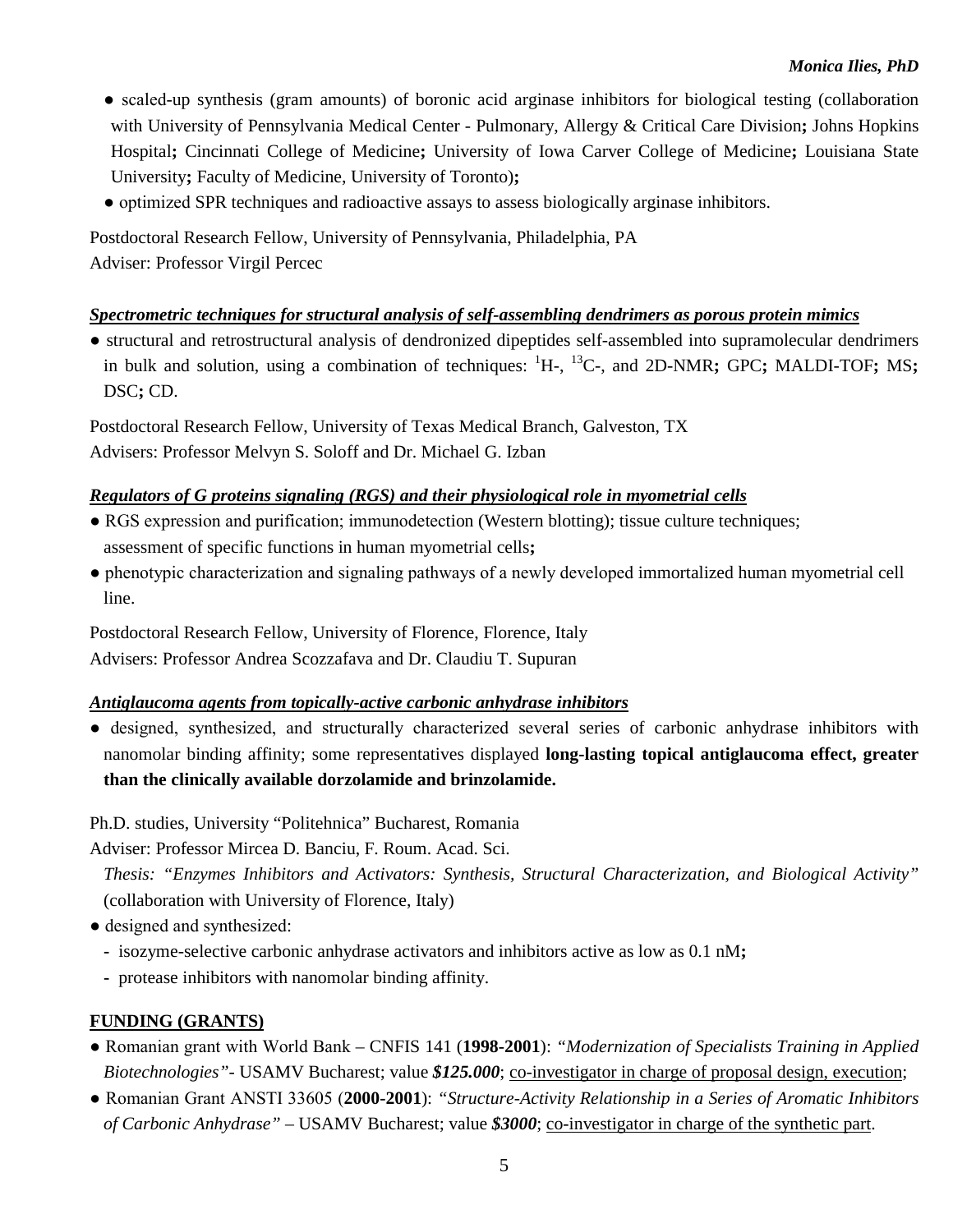## **AWARDS**

- **2017** *Evidence-Based Teaching Award in Undergraduate Science, Technology, Engineering and Math Education (STEM)* - Drexel University Award
- **2016** STEM Education Travel Award (Drexel HHMI Award, 52008094)
- **2015** Drexel Service Recognition Award

## **PUBLICATIONS AND PRESENTATIONS**

(>1300 citations**;** h-index 19**;** [http://scholar.google.com/citations?user=mEKhJ3cAAAAJ&hl=en\)](http://scholar.google.com/citations?user=mEKhJ3cAAAAJ&hl=en)

- 25 scientific papers in peer-reviewed journals;
- 1 book chapter;
- 1 university course and 4 laboratory manuals;

## **Invited Talks**

## **2017**

M. Ilies, "Using organic chemistry to teach clinical diagnosis skills", Abstracts of Papers, 253<sup>nd</sup> ACS National Meeting & Exposition, Philadelphia, PA, United States, April 2-6, 2017, CHED-170.

## **2016**

M. Ilies, *"Organic chemistry-general chemistry-biochemistry: A pedagogic bridge circuit",* Abstracts of Papers, 252nd ACS National Meeting & Exposition, Philadelphia, PA, United States, August 21-25, 2016, CHED-23.

M. Ilies and D.B. King, *"How to efficiently steer the ship while steering clear of dictatorship",* Abstracts of Papers, 252<sup>nd</sup> ACS National Meeting & Exposition, Philadelphia, PA, United States, August 21-25, 2016, CHED-395.

M. Ilies, *"Computer-based pedagogical strategies in large general chemistry classes to increase STEM undergraduate retention"*, Abstracts of Papers, 251<sup>st</sup> ACS National Meeting & Exposition, San Diego, CA, United States, March 13-17, 2016, CHED-1803.

- **2008** ACS Med Chem Division: *"2-Aminoimidazole Derivatives As New Arginase Inhibitors"*
- **2007** University of Pennsylvania Medical Center, Pulmonary, Allergy,& Critical Care Division: *"RGS proteins: Design of Specific Antibodies"*

**2003** University of Texas Medical Branch:

*"Small Molecules Interactions with Proteins Involved in Physiopathology"*

**2001** ICS-Unido: *"Rational Design of Topically Active Carbonic Anhydrase Inhibitors"*

## **Scientific Conferences and Workshops**

## **2017**

**-** ACS San Francisco, CA

ACS Exams Institute Workshops:

*"Biochemistry map: both aligning items and identifying and editing the statements at levels 3 and 4."*

*"Development of the 11th Big Idea: Systems Thinking: identifying and editing the statements at levels 1 and 2 as well as beginning to identify statements at level 3."*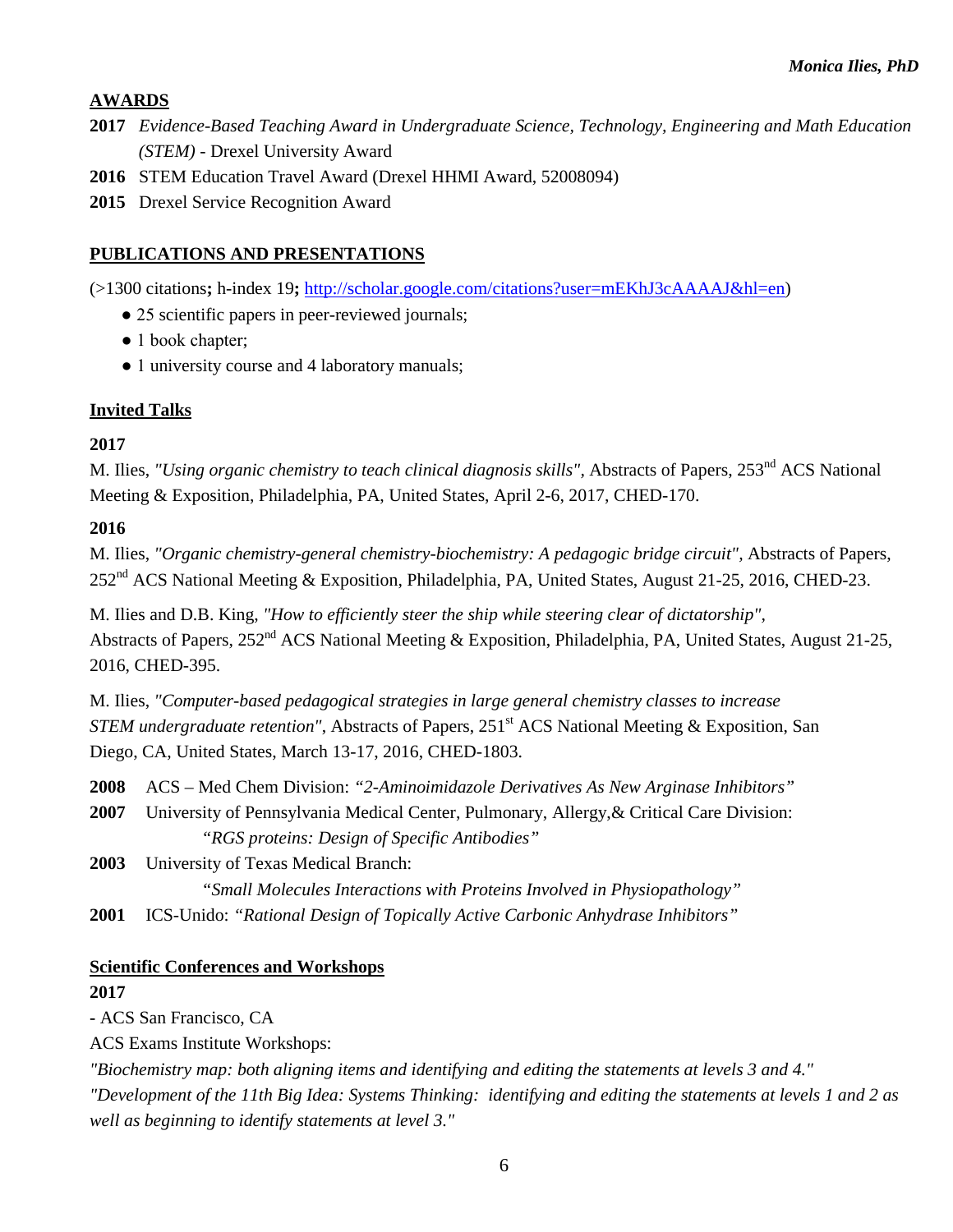## **2016**

- **-** ACS Philadelphia, PA
- **-** ACS San Diego, CA
- *Drexel's Fourth Annual Showcase of Teaching* Drexel Center for Academic Excellence

**2015** *Drexel's Third Annual Showcase of Teaching* - Drexel Center for Academic Excellence **2014** 

- *Drexel's Second Annual Showcase of Teaching* Drexel Center for Academic Excellence
- **-** *"Role of the Faculty Reviewer Workshop: Helping Students With Personal Statements and Research Proposals" -*
- Drexel Center for Academic Excellence
- **-** *"Faculty Search Committee Workshop"* Drexel University
- **-***"CoAS Teaching and Outreach Consortium"* Drexel University
- **-** Workshop on writing intensive courses Drexel Center for Academic Excellence
- **2013** Widener University
- **2010** ACS San Francisco, CA
- **2008** ACS Philadelphia, PA
- **2004** ACS Anaheim, CA
- **2003** Florence, Italy
- **2002** Hannover, Germany
- **1997** NMR Brasov, Romania
- **1996** Journees Francophones, Lille, France

### **Drexel Faculty Learning Communities**

**2016** *"Engaging Students"*

**2014-2015** *"Engagement and Experiential Learning"*

## **TRAINING COURSES**

#### **2015**

**-** invited by the dean to participate in the first Drexel course for teaching faculty funded by Howard Hughes Medical Institute (HHMI) Sustaining Excellence Award for Science Education: *"Promoting Student Learning in Large STEM Classrooms"*;

- **-** HHMI Journal Club;
- **2014** *"Using the Scholarship of Teaching and Learning (SoTL) to Improve Student Learning and Success: Five Practical, Research-based Approaches" -* Drexel Center for Academic Excellence
- **2002** *Rational Drug Design Training Course*  Solvay Pharmaceuticals, Hannover, Germany
- **2001** *Practical Method Development and Validation for HPLC* Waters Corporation, Milford, MA, USA
- **2001** *Combinatorial Chemistry - Molecular Modeling* scholarship (ICS UNIDO, Trieste, Italy)
- **2001** *Modern Spectrometric Techniques in Biophysics -* summer school (Roumanian Academy of Sciences, Neptun, Roumania)
- **1995** *Utilization of Sulfur Derivatives in Organic Synthesis by Means of Stabilized Anions* selected into the Francophone Teaching Module (ENSCL, Lille, France)
- **1994** *Peak Techniques In Molecular Biology* summer school organized (Ecole Normale Superieure de Paris and University of Bucharest**,** Sibiu, Roumania)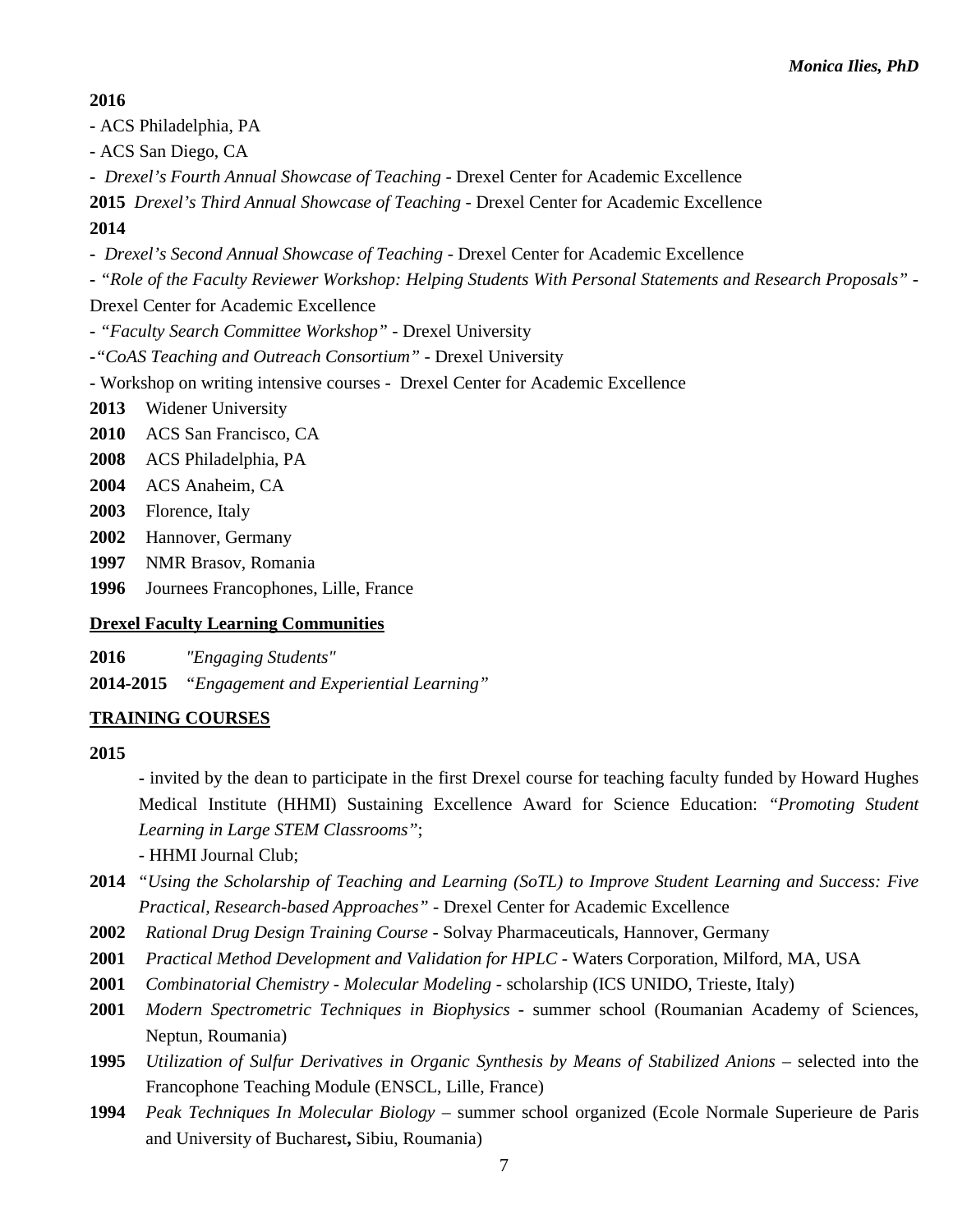## **MEMBERSHIP - PROFESSIONAL SOCIETIES:**

- member of the American Chemical Society (ACS)
- member of ACS Division of Chemical Education

**US legal status**: US citizen

## **Other**

● Foreign languages: English; Italian (good); French (fair)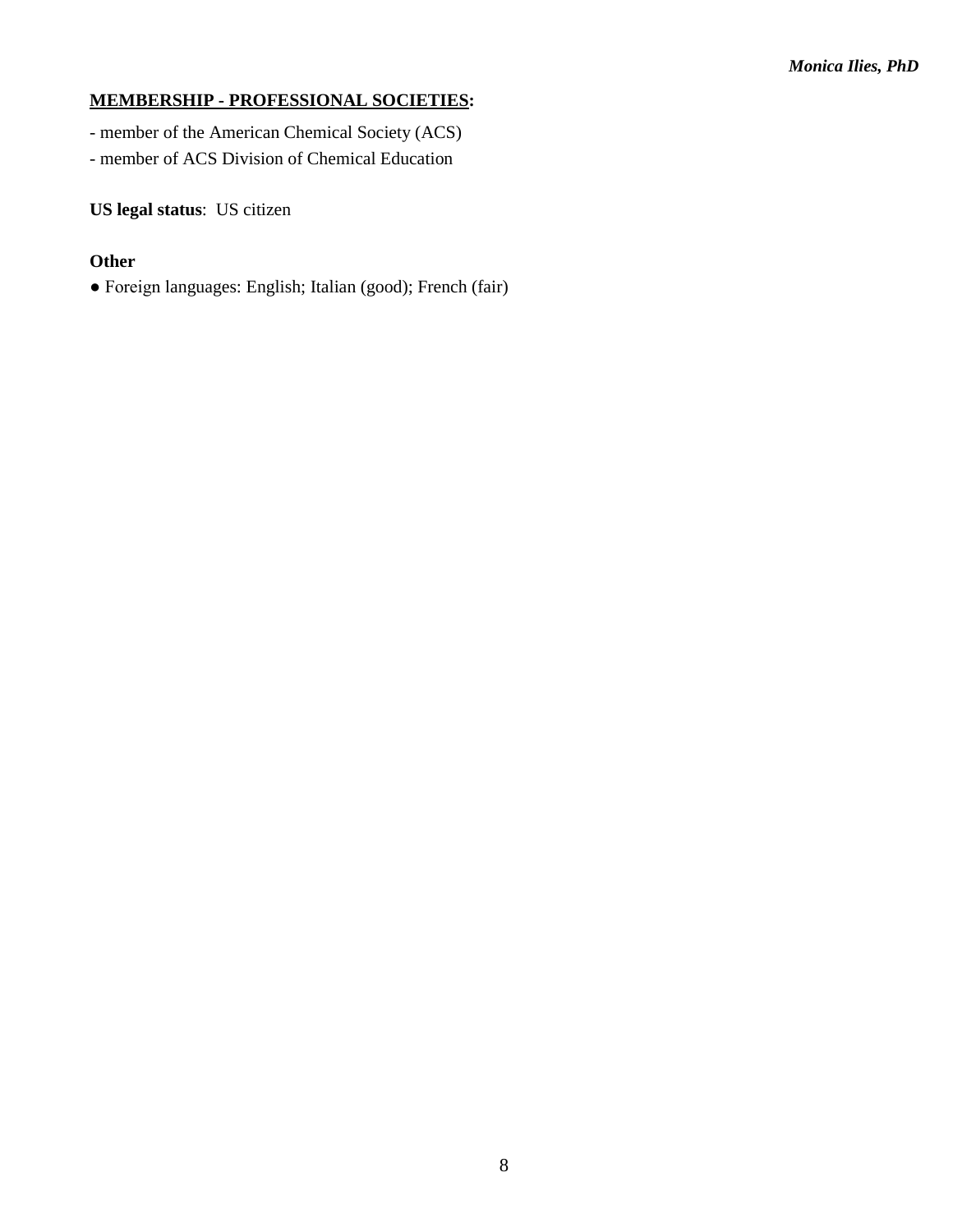#### **Scientific Publications**

(>1300 citations**;** h-index 19; [http://scholar.google.com/citations?user=mEKhJ3cAAAAJ&hl=en\)](http://scholar.google.com/citations?user=mEKhJ3cAAAAJ&hl=en)

#### **A. Book Chapters**

**M. Ilies**; A. Scozzafava; C.T. Supuran, "Carbonic Anhydrase Activators" in "*Carbonic Anhydrase: Its Inhibitors and Activators*", C.T. Supuran, A. Scozzafava, J. Conway Eds., Taylor & Francis/CRC Press, **2004**, pp. 317-352.

#### **B. Articles in Peer-reviewed Journals**

**25. M. Ilies;** D.P. Dowling; P.M. Lombardi; D.W. Christianson **"**[Synthesis of a New](http://www.ncbi.nlm.nih.gov/pubmed/21875805)  [Trifluoromethylketone Analogue of L-Arginine and Contrasting Inhibitory Activity Against Human](http://www.ncbi.nlm.nih.gov/pubmed/21875805)  [Arginase I and Histone Deacetylase 8."](http://www.ncbi.nlm.nih.gov/pubmed/21875805) *Bioorg. Med. Chem. Lett.* **2011**, *21*, 5854-5858.

**24. M. Ilies;** L. Di Costanzo; D.P. Dowling; K.J. Thorn; D.W. Christianson "[Binding of α,α](http://www.ncbi.nlm.nih.gov/pubmed/21728378)-Disubstituted [Amino Acids to Arginase Suggests New Avenues for Inhibitor Design"](http://www.ncbi.nlm.nih.gov/pubmed/21728378) *J. Med. Chem.* **2011**, *54*, 5432- 5443.

**23. M. Ilies**; L. Di Costanzo; M.L. North; J.A. Scott; D.W. Christianson "2-Aminoimidazole Amino Acids as Inhibitors of the Binuclear Manganese Metalloenzyme Human Arginase I." *J. Med. Chem.* **2010**, *53*, 4266-4276.

**22.** D.P. Dowling; **M. Ilies**; K.L. Olszewski; S. Portugal; M. M. Mota; M. Llinas; D.W. Christianson "Crystal Structure of Arginase from Plasmodium falciparum and Implications for L-Arginine Depletion in Malarial Infection*." Biochemistry* **2010**, *49*, 5600-5608.

**21.** D.R. Herbert, T. Orekov, A. Roloson, **M. Ilies**, C. Perkins, W. O'Brien, S. Cederbaum, D.W. Christianson, N. Zimmermann, M.E. Rothenberg, F.D. Finkelman. "Arginase I Suppresses IL-12/IL-23p40–Driven Intestinal Inflammation during Acute Schistosomiasis" *J. Immunol.* **2010**, *184*, 6438-6446.

**20.** L. Di Costanzo; **M. Ilies**; K.J. Thorn; D.W. Christianson. "Inhibition of Human Arginase I by Substrate and Product Analogues" *Arch. Biochem. Biophys.* **2010**, *496*, 101-108.

**19.** J.H. Kim; L. Bugaj; Y.J. Oh; T. Bivalacqua; S. Ryoo; K.G. Soucy; L. Santhanam; A. Webb; A. Camara; G. Sikka; D. Nyhan; A. Shoukas; **M. Ilies**; D.W. Christianson; H.C. Champion; D.E. Berkowitz. "Arginase Inhibition Restores NOS Coupling and Reverses Endothelial Dysfunction and Vascular Stiffness in Old Rats" *J. Appl. Physiol.* **2009**, *107*, 1249-1257.

**18.** S. Ryoo; G. Gupta; A. Benjo; H.K. Lim; A. Camara; G. Sikka; H.K. Lim; J. Sohi; L. Santhanam; K. Soucy; E. Tuday; E. Baraban; **M. Ilies**; G. Gerstenblith; D. Nyhan; A. Shoukas; D.W. Christianson; N.J. Alp; H.C. Champion; D. Huso; D.E. Berkowitz. "Endothelial Arginase II. A Novel Target for the Treatment of Atherosclerosis*" Circulation Research* **2008**, *102*, 923-932.

**17. M. Ilies**; M.T. Caproiu, "Dynamic 1H-NMR Conformational Study in a Series of Pyridinium Pyrazoles" *Revista de Chimie (Bucharest, Romania)* **2007**, *58*, 442-446.

**16.** M. Peterca; V. Percec; A.E. Dulcey; S. Nummelin; S. Korey; **M. Ilies**; P.A. Heiney. "Self-assembly, Structural, and Retrostructural Analysis of Dendritic Dipeptide Pores Undergoing Reversible Circular to Elliptical Shape Change" *J. Am. Chem. Soc.* **2006**, *128*, 6713-6720.

**15.** V. Percec; A.E. Dulcey; M. Peterca; **M. Ilies**; S. Nummelin; M.J. Sienkowska; P.A. Heiney. "Principles of Self-assembly of Helical Pores from Dendritic Dipeptides" *Proc. Natl. Acad. Sci.* **2006**, *103*, 2518-2523.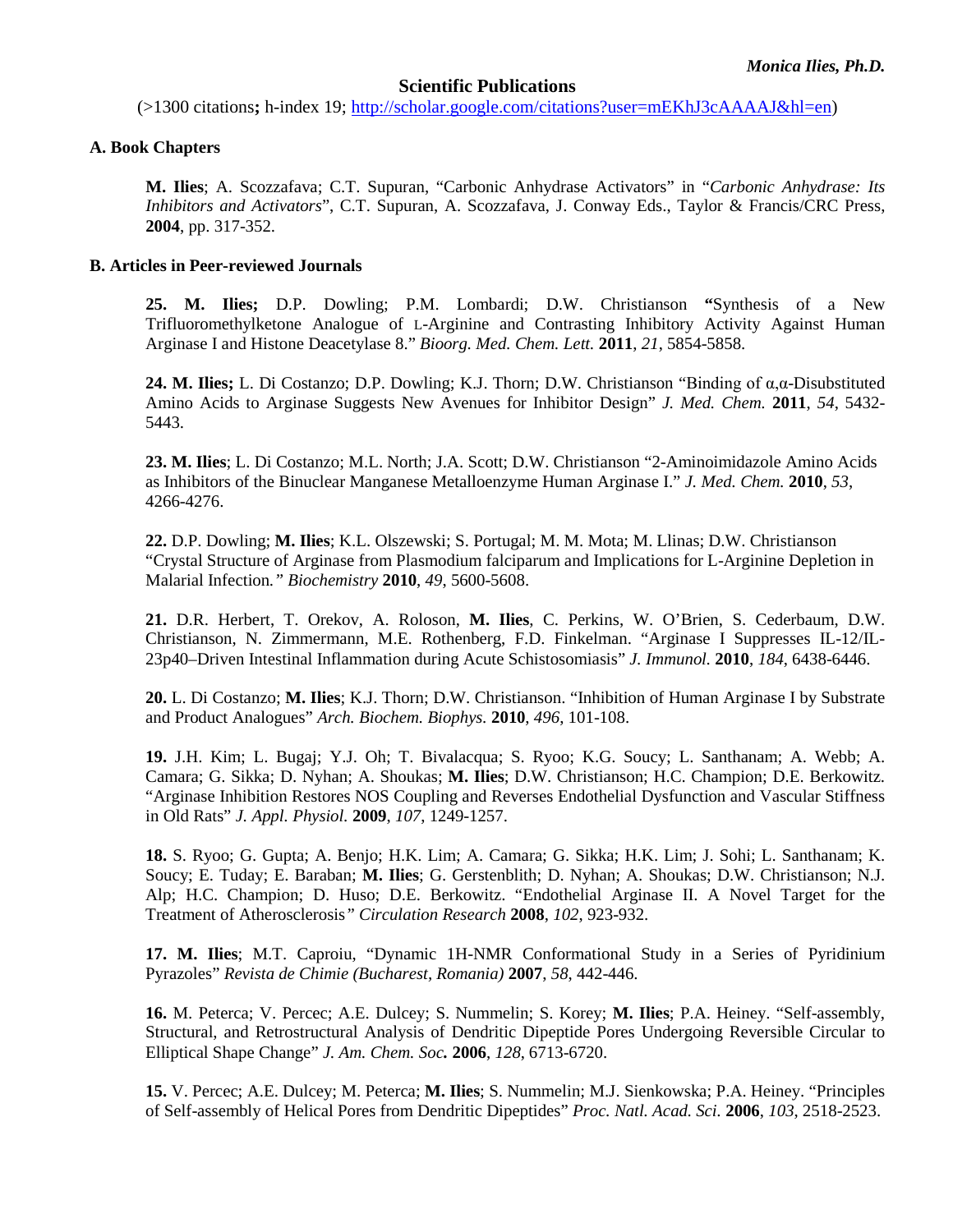**14.** V. Percec; A.E. Dulcey; M. Peterca; **M. Ilies**; M.J. Sienkowska; P.A. Heiney. "Programming the Internal Structure and Stability of Helical Pores Self-assembled from Dendritic Dipeptides via the Protective Groups of the Peptide" *J. Am. Chem. Soc.* **2005**, *127*, 17902-17909.

**13.** V. Percec; A.E. Dulcey; M. Peterca; **M. Ilies**; J. Ladislaw; B.M. Rosen; U. Edlund; P.A. Heiney. "The Internal Structure of Helical Pores Self-assembled from Dendritic Dipeptides Is Stereochemically Programmed and Allosterically Regulated" *Angew. Chem. Int. Ed.* **2005**, *44*, 6516-6521.

**12.** V. Percec; A.E. Dulcey; M. Peterca; **M. Ilies**; Y. Miura; U. Edlund; P.A. Heiney, "Helical Porous Protein Mimcs Self-assembled from Amphiphilic Dendritic dipeptides" *Aust. J. Chem.* **2005***, 58*, 472-482.

**11.** M.S. Soloff; Y.-J. Jeng; **M. Ilies**; S.L. Soloff; M.G. Izban; T.G. Wood; G.V.N. Velagaleti; G.D. Anderson. "Immortalization and Characterization of Human Myometrial Cells from Term-pregnant Patients Using a Telomerase Expression Vector" *Mol. Hum. Reprod*. **2004**, *10*, 685-695.

**10.** X. de Leval; **M. Ilies**; A. Casini; J-M. Dogne; B. Pirotte; A. Scozzafava; E. Masini; F. Mincione; M. Starnotti; C.T. Supuran. "Carbonic Anhydrase Inhibitors: Synthesis and Topical Intraocular Pressure Lowering Effects of Fluorine-containing Inhibitors Devoid of Nucleophilic Character" *J. Med. Chem.* **2004**, *47*, 2796-2804.

**9. M. Ilies**; M.D. Banciu; A. Scozzafava; M.A. Ilies; M.T. Caproiu; C.T. Supuran. "Protease Inhibitors: Synthesis of Bacterial Collagenase and Matrix Metalloproteinase Inhibitors Incorporating Arylsulfonylureido and 5-dibenzo-suberenyl/suberyl Moieties" *Bioorg. Med. Chem.* **2003**, *11*, 2227-2239.

**8.** M.A. Ilies; D. Vullo; J. Pastorek; A. Scozzafava; **M. Ilies**; M.T. Caproiu; S. Pastorekova; C.T. Supuran. "Carbonic Anhydrase Inhibitors. Inhibition of Tumor-associated Isozyme IX by Halogenosulfanilamide and Halogeno-aminobenzolamide Derivatives" *J. Med. Chem.* **2003**, *46*, 2187-2196.

**7. M. Ilies**; M.D. Banciu; M.A. Ilies; A. Scozzafava; M.T. Caproiu; C.T. Supuran. "Carbonic Anhydrase Activators: Design of High Affinity Isozymes I, II and IV Activators, Incorporating Tri-/Tetrasubstituted-Pyridinium-Azole Moieties" *J. Med. Chem*. **2002**, *45*, 504-510.

**6. M. Ilies**; C.T. Supuran; A. Scozzafava; A. Casini; F. Mincione; L. Menabuoni; M.T. Caproiu; M. Maganu; M.D. Banciu. "Carbonic Anhydrase Inhibitors: Sulfonamides Incorporating Furan-, Thiopheneand Pyrrole-carboxamido Groups Possess Strong Topical Intraocular Pressure Lowering Properties as Aqueous Suspensions" *Bioorg. Med. Chem.* **2000**, *8*, 2145-2155.

**5.** M. Cimpeanu; Gh. Campeanu; M. Pele; **M. Ilies**, "Correlation Between Protein, Starch and Amylases Concentrations and the Watering Way for Two Varieties of Greenhouse Tomatoes During Ripening" *Roum. Biotech. Lett.* **1999***, 5*, 319-326.

**4.** M. Cimpeanu; Gh. Campeanu; M. Pele; N. Cepoiu; **M. Ilies**; M.A. Ilies; S. Cimpeanu. "The Watering Way Influence on Phosphorus, Calcium and Potassium Assimilation for Two Varieties of Greenhouse Tomatoes During Ripening". *Roum. Biotech. Lett.* **1999**, *4*, 327-333.

**3.** Gh. Campeanu; M. Pele; M. Cimpeanu; **M. Ilies**; M.A. Ilies. "Evaluation of the Activity of Horseradish Peroxidase and Mushroom Polyphenoloxidase on Some Phenols". *Roum. Biotech. Lett*. **1999**, *4*, 319-326.

**2.** Gh. Campeanu; M. Pele; M. Cimpeanu; **M. Ilies**; G. Luta; E. Manescu; R. Musat. "Mycotoxin Content of Some Wheat and Corn Samples 4-6 Months after Harvesting" *Roum. Biotech. Lett*. **1999**, *4*, 65-70.